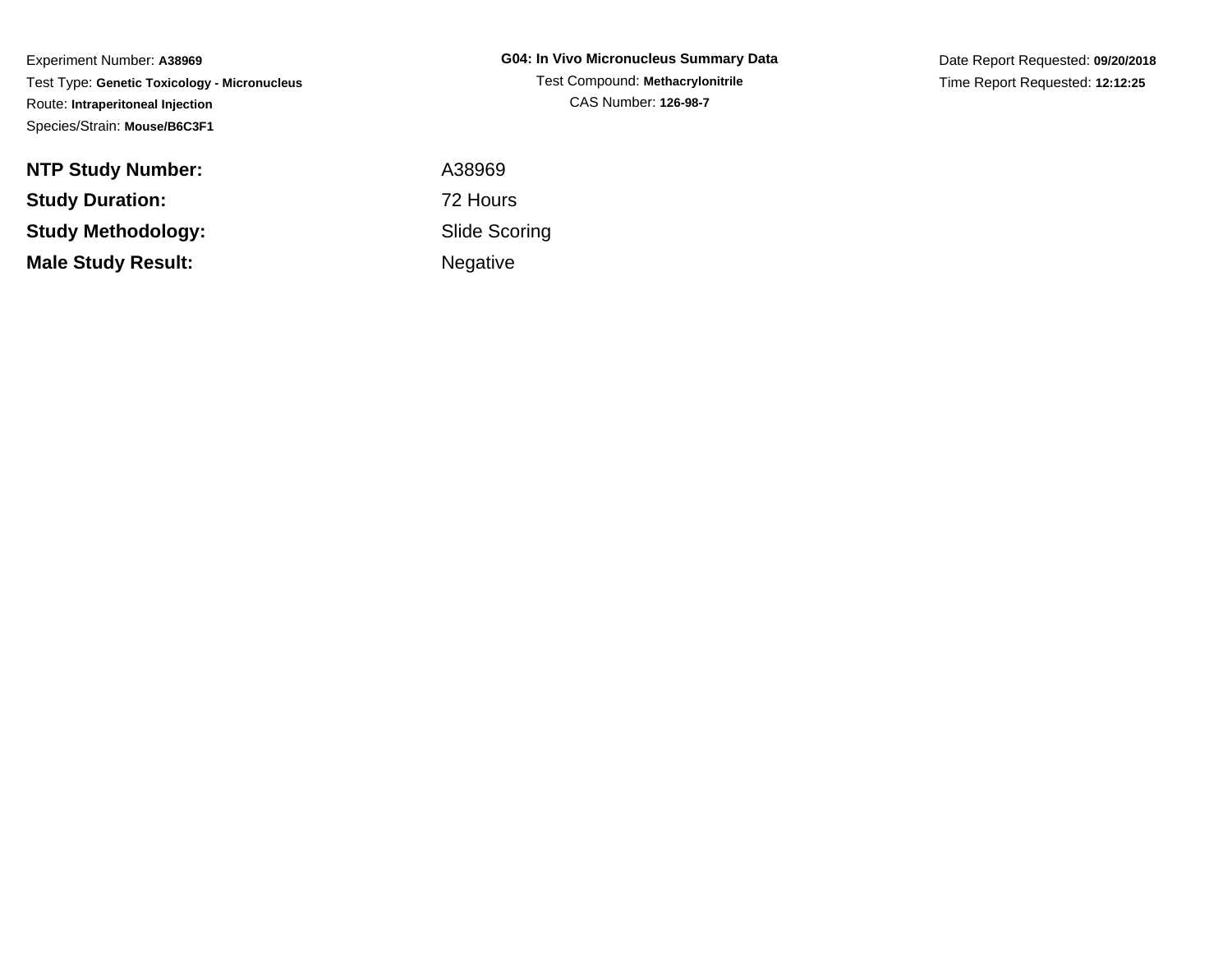Experiment Number: **A38969**Test Type: **Genetic Toxicology - Micronucleus**

Route: **Intraperitoneal Injection**

Species/Strain: **Mouse/B6C3F1**

| Tissue: Bone marrow; Sex: Male; Number of Treatments: 3; Time interval between final treatment and cell sampling: 24 h |   |                 |             |                  |
|------------------------------------------------------------------------------------------------------------------------|---|-----------------|-------------|------------------|
| <b>MN PCE/1000</b>                                                                                                     |   |                 |             | $%$ PCE          |
| Dose (mg/kg)                                                                                                           | N | Mean $\pm$ SEM  | p-Value     | Mean $\pm$ SEM   |
| Vehicle Control <sup>1</sup>                                                                                           | 5 | $1.00 \pm 0.16$ |             | $39.90 \pm 1.16$ |
| 6.25                                                                                                                   | 5 | $1.60 \pm 0.62$ | 0.2886      | $39.60 \pm 3.08$ |
| 12.5                                                                                                                   | 5 | $1.60 \pm 1.23$ | 0.2886      | $37.10 \pm 3.73$ |
| 25.0                                                                                                                   | 3 | $1.17 \pm 1.17$ | 0.4410      | $38.00 \pm 3.79$ |
| Trend p-Value                                                                                                          |   | 0.4500          |             |                  |
| Positive Control <sup>2</sup>                                                                                          | 5 | $3.30 \pm 0.60$ | $< 0.001$ * | $41.40 \pm 3.84$ |
| <b>Trial Summary: Negative</b>                                                                                         |   |                 |             |                  |